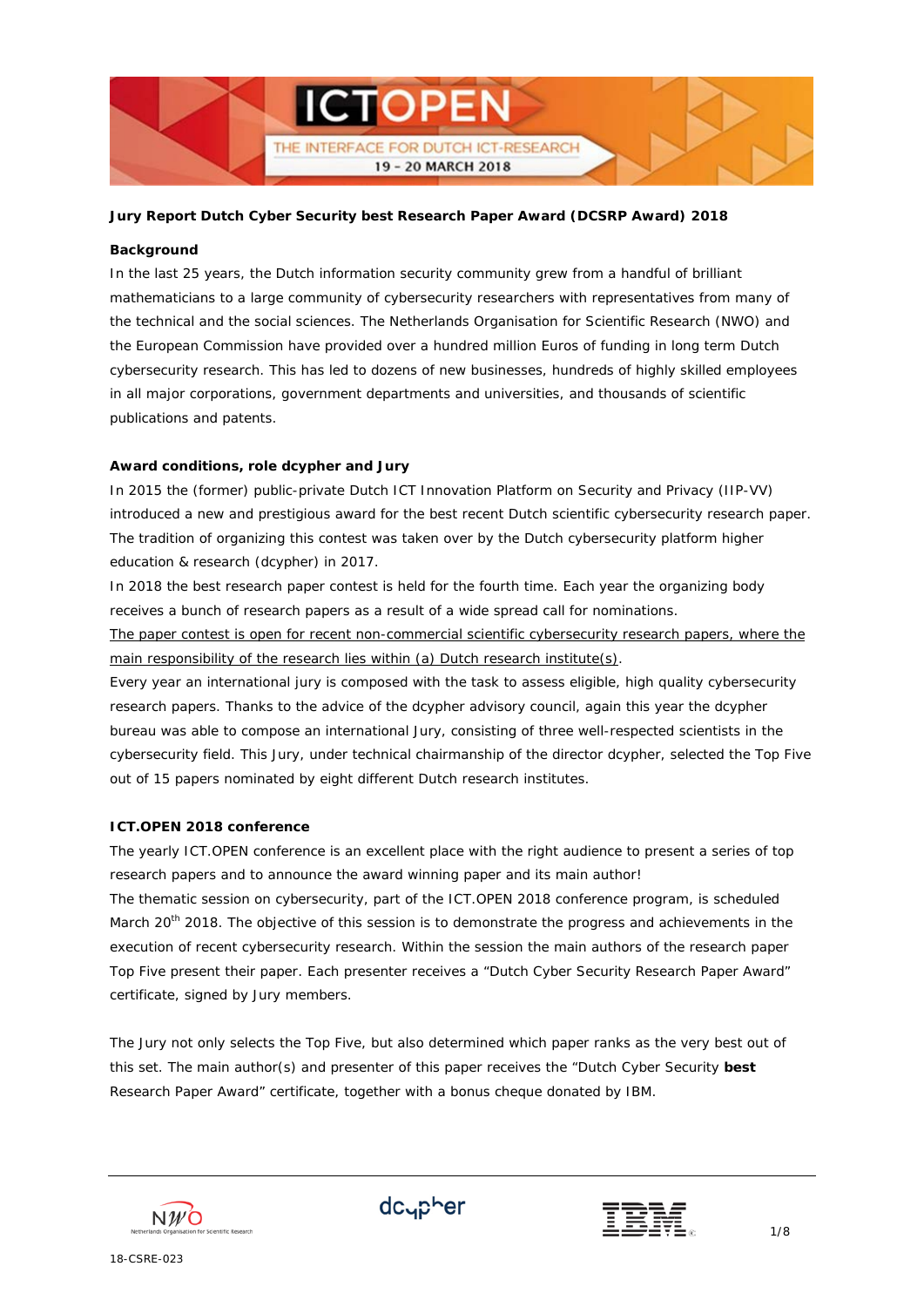

**ICT.OPEN 2018 is a conference organized by NWO and IPN. This year the thematic session on cyber security is organized by CSng (CyberSecurity next generation scientists) with the support of dcypher (Dutch cybersecurity platform higher education & research). The Dutch Cyber Security best Research Paper contest 2018 is organized by dcypher and the associated award is sponsored by IBM.**

#### **Research Paper Top Five**

|                   | 1. Paper title: Economic Factors of Vulnerability Trade and Exploitation     |
|-------------------|------------------------------------------------------------------------------|
| <i>Presenter:</i> | Luca Allodi (on video)                                                       |
| Author:           | Luca Allodi, Eindhoven University of Technology                              |
| Published at:     | Proceedings of the 2017 ACM SIGSAC Conference on Computer and Communications |
|                   | Security (ACM CCS 2017)                                                      |

## **Motivation by Sandro Etalle**

Dr. Luca Allodi infiltrated a prominent, segregated (Russian) cybercrime market to study the underground economy of cyber-attack acquisition. This required 6+ months of committed research efforts.This paper is the first to quantitatively link cybercrime economics with actual risk of attack 'at scale', and provides evidence-based estimates of the effect of vulnerability characteristics on market activity and odds of exploitation. In doing so, this paper goes well beyond current allegations on "attacker economics", and paves the way for future research on attack development, risk metrics, defensive strategies, as well as standard practices for cyber-risk management. Aware of the difficult nature of this data, Luca spent more than 3 years prior to this study in thoroughly understanding the market dynamics. This was an exceptional effort in scientific rigorousness, that goes well against the "publication fever" of publishing all interesting data as soon as available. I think this aspect should be rewarded in itself. Remarkably, this is also acknowledged by a CCS reviewer, that states to be "also impressed by the analysis methodology". Further, this paper received international media attention, and is the only one-author paper at ACM CCS'17, which only reinforces the perceived quality of security research in the Netherlands.

#### **Jury's assessment:**

*The Jury considered this an intriguing paper about an exciting study (or "cool work") with high impact on specific branches of security research. Amongst the results: a detailed analysis of hidden aspects of cybercrime, a very thorough statistic approach resulting in a better understanding of the functioning of this dark market; less need to speculate. The Jury admired the fact that the author was able to infiltrate into this exploit-as-a-service market. Given the fact this is a study on one specific market, and might be hard to reproduce, the impact on broad society is limited. Luca Allodi deserves more compliments, since he has done most of his research on his own, and presented his paper at a highly ranked conference ACM CCS'17. Not amazing that this study received international media attention!*





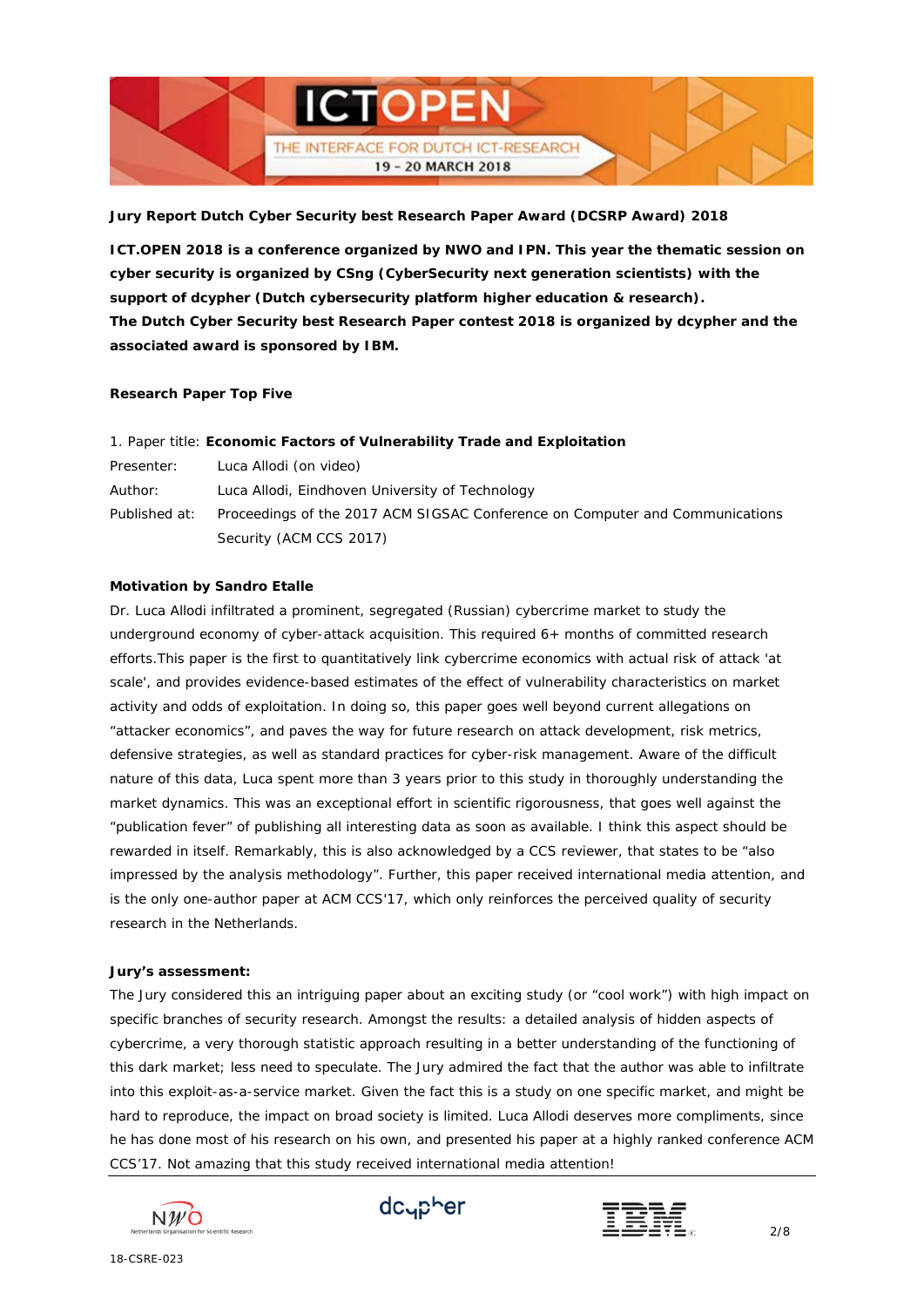

#### *2. Paper title:* **ASLR on the Line: Practical Cache Attacks on the MMU**

*Presenter:* Ben Gras *Authors:* Ben Gras and Kaveh Razavi et al., VU University Amsterdam *Published at*: NDSS

## **Motivation by Herbert Bos:**

#### Introduction

Despite papers in many other tier-1 venues, for the VUSec security group at Vrije Universiteit Amsterdam, 2017 was probably the year of "ASLR on the Line". This award-winning paper, published originally at NDSS and awarded no fewer than 4 CVEs and a Pwnie Award, shows that one of the most common and most important defenses against exploitation, Address Space Layout Randomization (ASLR) is fundamentally broken for all systems. As soon as attackers are able to execute any code on the victim machine, even if it is just some JavaScript in a web browser, they can break the randomization offered by ASLR. The issue is strongly related to the way in which modern processors translate virtual addresses into the physical addresses used by the hardware. These transactions are at the heart of modern processors and the way they take place are essential to the performance offered by modern computer systems. In other words, fixing this vulnerability in software is not possible without suffering a tremendous performance impact, well beyond what anyone would consider acceptable. The conclusion is that one of our prime defenses against software exploitation is fundamentally broken on all modern processors. Ben Gras and Kaveh Razavi personally verified that it is effective on all 25+ CPU architectures that we tried.

### Breaking ASLR from the browser

With stack protection and non-executable stack/data sections, ASLR is one of three core defenses implemented in common operating systems such as Windows, Linux, \*BSD, Android, and MacOS. Moreover, the non-executable stack/data sections are also pointless. Likewise, many even more powerful defenses now proposed in the research community depend on ASLR at heart. Break ASLR and you break all them. Being able to do this from native code would be bad already, but what the paper demonstrates is that attackers can even do this from JavaScript in a browser, the code that powers almost every popular website today. If an attacker is able to lure the victim to a malicious website, or place a malicious ad on a legitimate one, the client's browser is at threat from our attack.

### Unpatchable

Specifically, it shows that ASLR is broken due to how modern CPUs use caching, hence the name of the attack: AnC (A SLR n ot C ache). Unlike other side channels that have become popular in recent years, there is no practical patch for AnC. Where common side channels such as existing cache attacks target the way the process addresses memory and thus can typically be mitigated by changing the way memory is laid out, AnC side channels the Memory Management Unit (MMU) itself a hardware unit. It represents some of the core operations of the CPU and cannot be easily fixed by redesigning processes or operating systems. In that way, it resembles the Meltdown/Spectre vulnerabilities that recently generated such





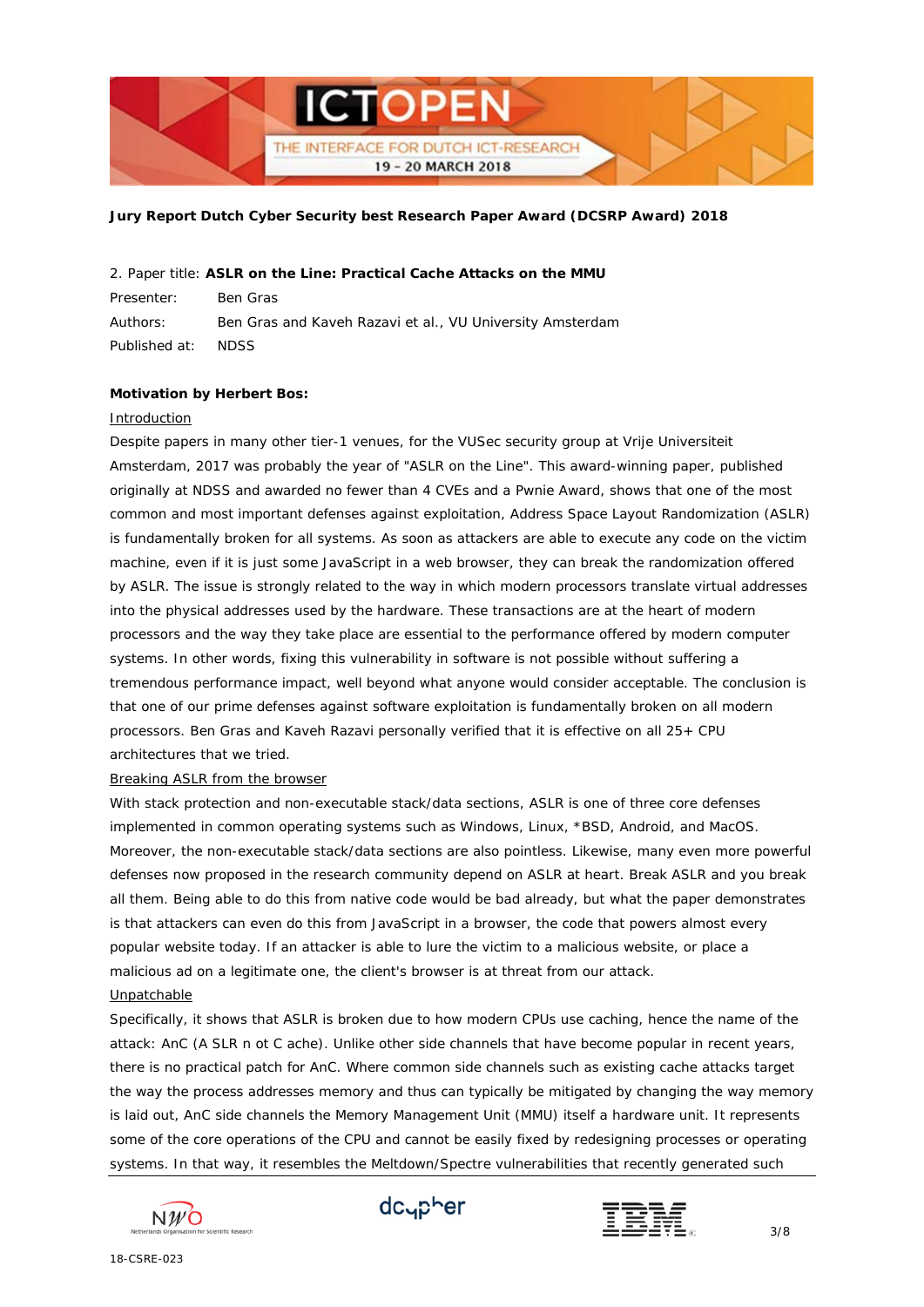

furore, except that the performance cost of fixing AnC will be even (much) higher than the proposed Meltdown/Spectre fixes.

# Pwnie Award for Most Innovative Research

The novelty and seriousness of the AnC technique received wide-spread recognition from the wider infosec community and even won the prestigious Pwnie Award for Most Innovative Research at a ceremony during the Black Hat conference in Las Vegas. Likewise, the vulnerability was slashdotted and led to worldwide coverage in WIRED, The Register, and media from Australia to Europe, and from Japan to the US. All the major browser vendors responded to our suggestions to at least make the attack harder. We worked directly with Apple's Product Security Team to harden the Safari browser which Apple generously acknowledged. The interest for AnC is still very strong and we have presented the work in many invited presentations at conferences such as Black Hat, CCC, ESSoS, Hardwear.IO, SummerCon, etc. This, combined with the awards, shows the impact of the paper on both the academic and nonacademic community.

#### **Jury's assessment:**

*This interesting paper, presented at a tier-1 conference, describes excellent and innovative research. The authors reached a great result by discovering how caches leak data in a most surprising way. Recent Spectre vulnerabilities show that the identified hardware-related threats are more important and more prevalent than initially thought to be. The paper has more than 34 citations in Google Scholar but its impact is broader than information security research, because the study shows every browser has unpatchable vulnerabilities. The Jury considered this an excellent piece of work, performed by a single Dutch research group, with a broad impact. The many prices won and the impressive media coverage demonstrate this.*

# *3. Paper Title:* **The Dynamics of Innocent Flesh on the Bone: Code Reuse Ten Years Later**

*Presenter:* Manolis Stamatogiannakis *Authors:* Victor van der Veen and Dennis Andriesse et al., VU University Amsterdam *Published at*: CSS17

#### **Motivation by Herbert Bos:**

#### Introduction

Ten years ago at CCS07, Hovav Shacham published a paper, The Geometry of Innocent Flesh on the Bone, that had a profound impact on the security community. Previously, researchers assumed that an attacker should inject (shell-)code in a vulnerable program and have the program execute it. However, this was getting harder as the programs stack and data areas were made non-executable. Shacham showed that instead you could just reuse the instructions already present after all, there are plenty of them and all are executable. Everything changed. Code reuse became the dominant exploitation technique and all follow-up research, be it offensive or defensive, followed Shachams approach. Geometry





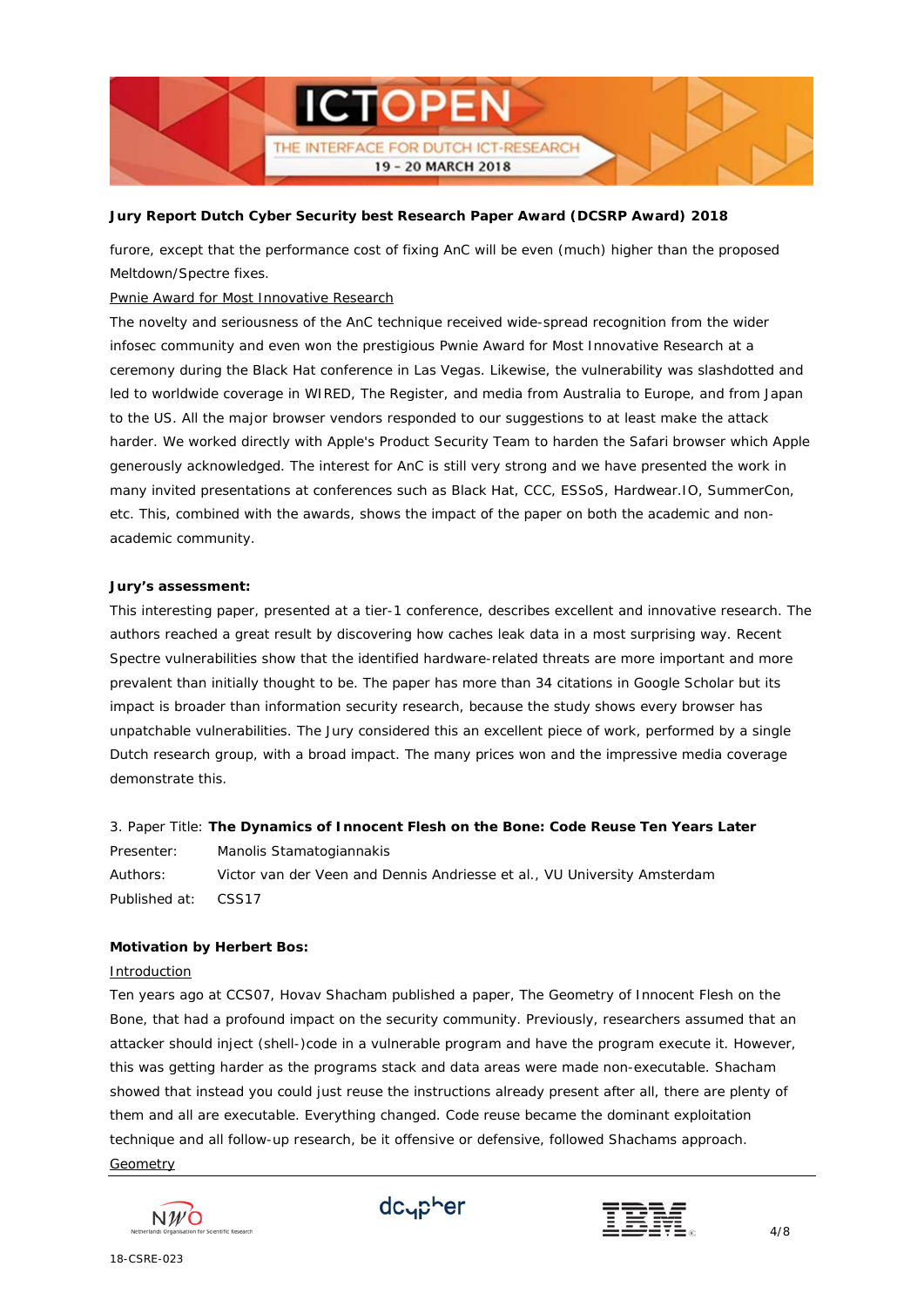

The approach was intuitive: attackers would first examine the program binary using static analysis to examine the layout of the code (its geometry) to detect simple code snippets (gadgets) to reuse in an attack, and then, at attack time, chain them together to create a malicious payload. Ever more advanced defenses both in academia and industry aimed for exactly that threat model: an advanced static analysis to find suitable gadgets. Every security conference brought more techniques to make this analysis more difficult and counter increasingly sophisticated attacks, in the hope that one day we would make the wiggle room so small and defenses so strong that static analysis could no longer bear fruit for attackers. Questioning the assumptions

Ten years later, the Newton paper is the first to re-examine the original assumptions in Shachams paper. Simply said: real attackers do not care about finding gadgets, or about constructing powerful Turingcomplete machines out of them. Nor are they interested in the limits of static analysis. All they want is to execute a sensitive system call that allows them to pwn the victim. Why would they limit themselves to static analysis?

### Dynamics rather than geometry

Newton shows that even a modicum of dynamic analysis allows attackers to bypass the most advanced defenses effortlessly. The idea behind Newton is extremely simple. Intuitively, it runs the target program, say a webserver, with the simplest possible input (e.g., a single request) and then tracks where all the bytes that the attacker can modify with the vulnerability end up. For instance, it may be that a byte under the attackers control determines which system call the program makes, or which arguments are passed to a system call. The attacker has no idea how those bytes got there, and does not care. As long as the attacker manages to execute the right system call with the right arguments, the exploit is done. No advanced analysis needed. Newton bypasses all known advanced defenses developed in the past decade. It forces the security community to return to the drawing board and radically changes the defenses to also incorporate an attacker using dynamic analysis. At the CCS conference, Victor was presenting the paper in a special session, that as a token of honor, had Hovav Shacham himself introduce the work and lead the discussion. In our opnion, the paper represents the most significant step in a decade of frantic research in the wake of the original code reuse paper, and the start of a whole new direction in security research.

#### **Jury's assessment:**

*Very interesting research, resulting in a well written, impressive paper. Extremely relevant work. Their elegant and novel attack strategy was published at the highly ranked CCS 2017 conference. During 10 years a code-reuse strategy based on static analysis was used. In the study a radically novel strategy is introduced, called the Newton framework, based on static and dynamic analysis, knowing that during a decade attackers succeeded in bypassing classic protections.*





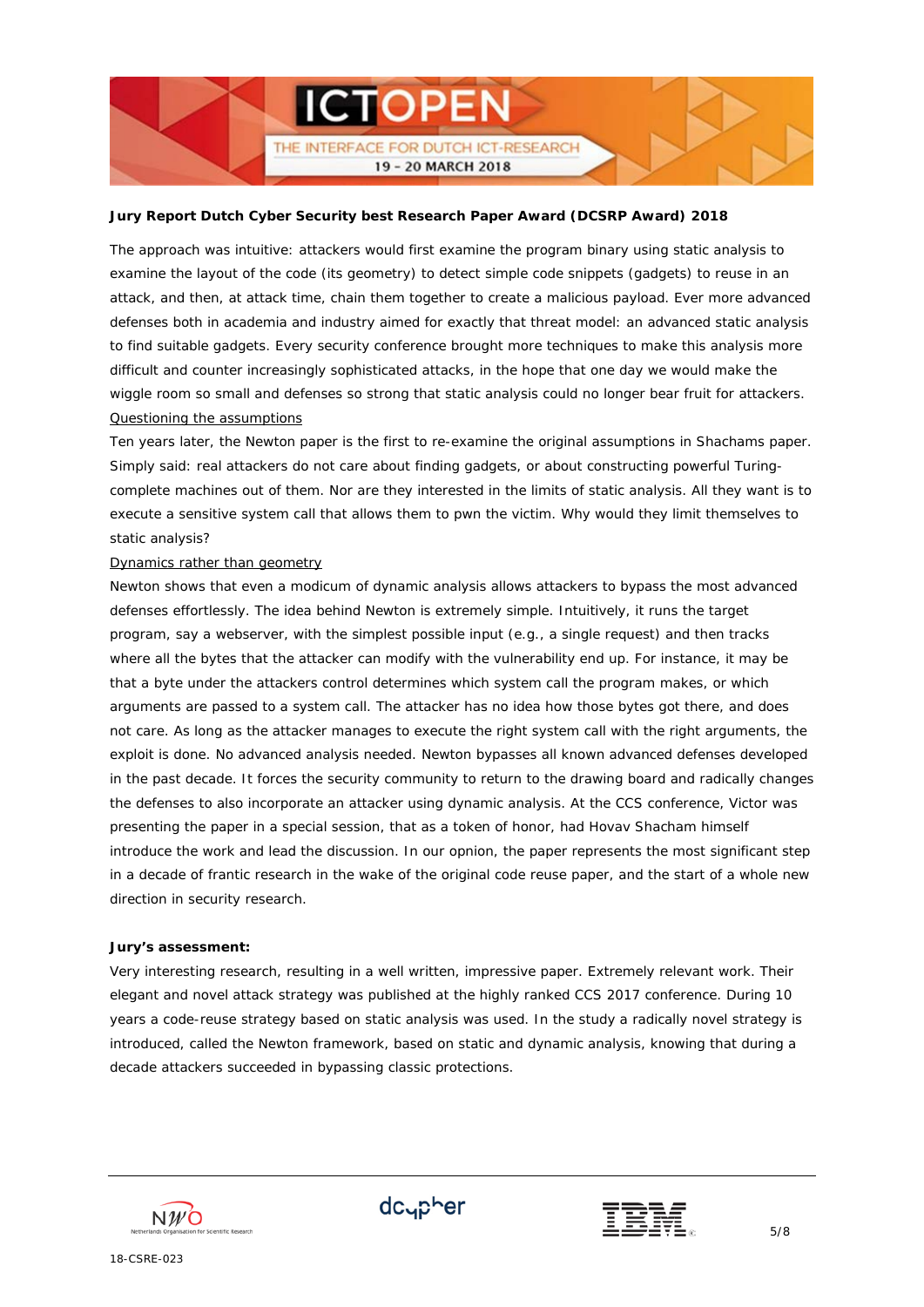

| 4. Paper Title: | Herding Vulnerable Cats: A Statistical Approach to Disentangle Joint                 |
|-----------------|--------------------------------------------------------------------------------------|
|                 | Responsibility for Web Security in Shared Hosting                                    |
| Presenter:      | Samaneh Tajalizadehkhoob                                                             |
| Authors:        | Samaneh Tajalizadehkhoob, Delft University of Technology, Tom Van Goethem, imec-     |
|                 | DistriNet, KU Leuven, Maciej Korczyński, Delft University of Technology, Arman       |
|                 | Noroozian, Delft University of Technology, Rainer Böhme, Innsbruck University, Tyler |
|                 | Moore, The University of Tulsa, Wouter Joosen, imec-DistriNet, KU Leuven, Michel van |
|                 | Eeten, Delft University of Technology                                                |
| Published at:   | CCS '17 Proceedings of the 2017 ACM SIGSAC Conference on Computer and                |
|                 | <b>Communications Security</b>                                                       |

## **Motivation by Michel van Eeten:**

This paper presents the first study that combines a comprehensive measurement of security practices in the global shared hosting market and statistically estimates the impact of different practices on abuse rates. This paper also presents a unique approach to empirically disentangling the responsibility and influence of providers in fighting web compromise. When the defenses fall short and resources are compromised, hosting providers are regularly faulted for not doing enough to forestall compromise. While hosting providers play a key role, their ability to prevent abuse is constrained by the security practices of their own customers, especially in shared hosting where customers operate under restricted privileges and providers retain more control over configurations. The paper answers the question of what providers can realistically achieve in terms of preventing abuse.

#### **Jury's assessment:**

*This measurement paper addresses an important topic; it is based on a large study, among others resulting in very useful guidelines for hosting providers. A clever analysis allows results to be drawn from the things that can be measured, without assuming that the things that were measured were inherently important. Results were presented at a top conference, the scientific significance is relatively limited, but the (societal) impact is high.*

# *5. Paper Title:* **Millions of targets under attack: a macroscopic characterization of the DoS ecosystem**

| Presenter:    | Presenter: Mattijs Jonker (on video)                                                  |
|---------------|---------------------------------------------------------------------------------------|
| Authors:      | Mattijs Jonker, University of Twente, Alistair King, CAIDA, UC San Diego, Johannes    |
|               | Krupp, CISPA, Saarland University, Christian Rossow, CISPA, Saarland University, Anna |
|               | Sperotto, University of Twente, Alberto Dainotti, CAIDA, UC San Diego                 |
| Published at: | Proceedings of the Proceedings of the 2017 ACM Internet Measurement Conference        |
|               | (IMC) November 1-3, 2017 London, UK ACM ISBN 978-1-4503-5118-8/17/11                  |





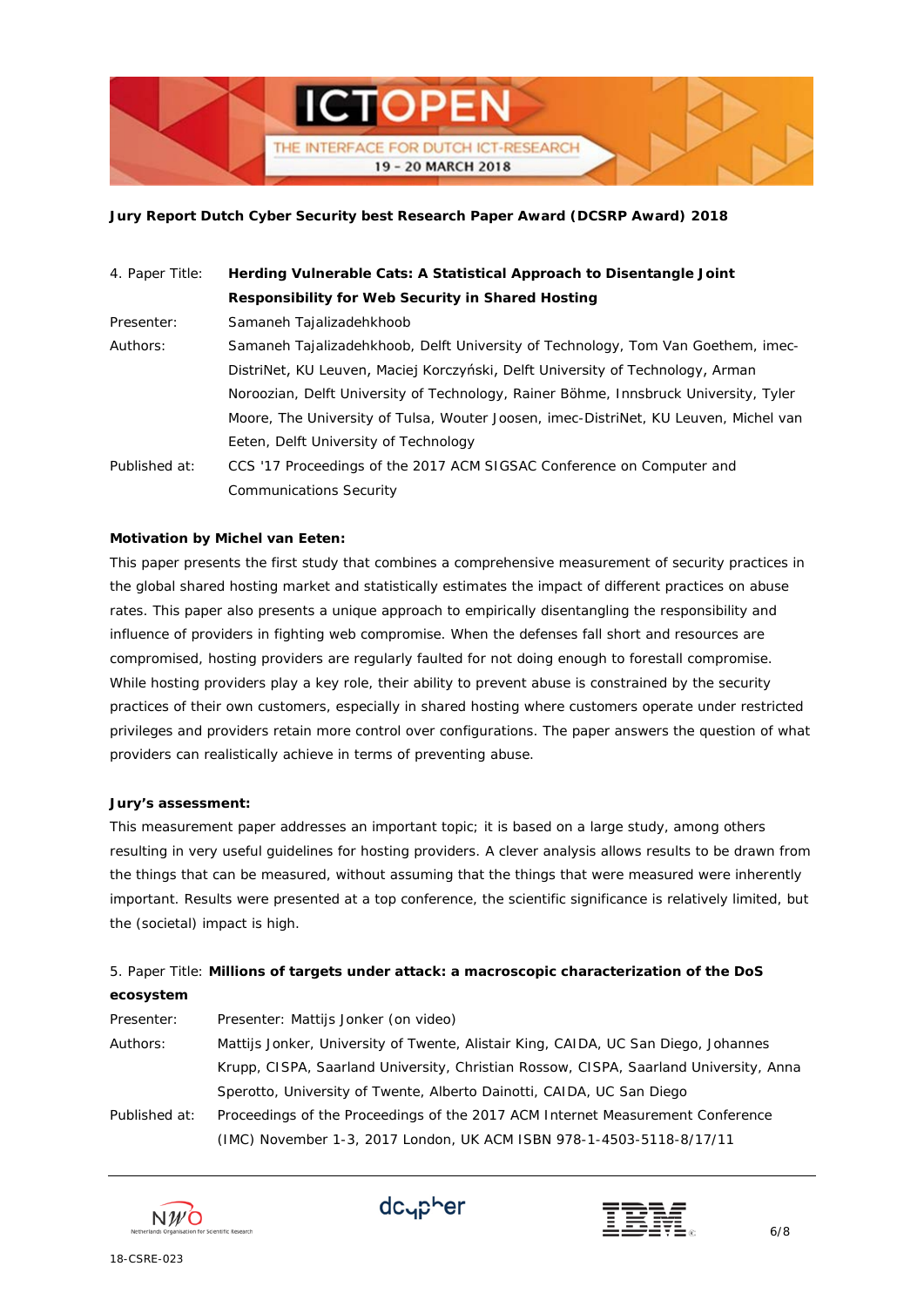

# **Motivation by Aiko Pras:**

The paper has been published at the ACM-IMC conference, which is among most prestigious conferences in its kind worldwide. The research has been performed by Mattijs Jonker (University of Twente) during his 6 months stay at the Center for Applied Internet Data Analysis (CAIDA), San Diego, USA. For the first time, a large-scale analysis of victims of internet denial-of-service (DoS) attacks worldwide has been carried out. And what is found is, in a phrase from the paper, "an eye-opening statistic". Spanning two years, from March 2015 to February 2017, about one-third of all /24 networks were subject to some kind of DoS attacks, where a perpetrator maliciously disrupts services of a host connected to the internet. The study showed that 2.2 million /24 networks (one third of the address space) experienced 20 million attacks during the study, either as direct DoS attacks or some kind of reflection attack, and 137,000 targets were hit by both kinds of attack. To perform this research, data from multiple sources had to be analysed, including active DNS measurement data from the OpenINTEL project (University of Twente), UCSD Network Telescope (CAIDA), the AmpPot network of DDoS honeypots (CISPA) and data gathered from DDoS prevention companies like Cloudflare. The paper attracted quite some attention from various media, including The Register and the dcypher website.

## **Jury's assessment:**

*Relevant and interesting measurement paper, based on a large study, with a wide impact and presented at the prestigious ACM-IMC conference. The research combines different types of measurement to give an overall picture, some of the results are presented a bit sensationalistic, but nonetheless a very useful snapshot.*

#### **The Winner**

Jury members, who individually ranked and collectively decided on the quality of all research papers received, appreciated the response by the Dutch research community on the call for nominations, resulting in fifteen paper nominations. Out of the Top Five as presented today, one paper deserves the predicate **best** Dutch Cyber Security Research Paper.

# **Final conclusion of the Jury**

*Because of the high quality of the presented Top Five papers, the Jury had a very difficult choice to make. In the opinion of the Jury especially the work of Luca Allodi and the VUsecurity team sticks out, all world class research! Ultimately they decided to proclaim "ASLR on the Line: Practical Cache Attacks on the MMU" as the winning paper. This means the author duo Ben Gras and Kaveh Razavi from the VU University Amsterdam are the winners of the 2018 Dutch Cyber Security Research Paper Award.*